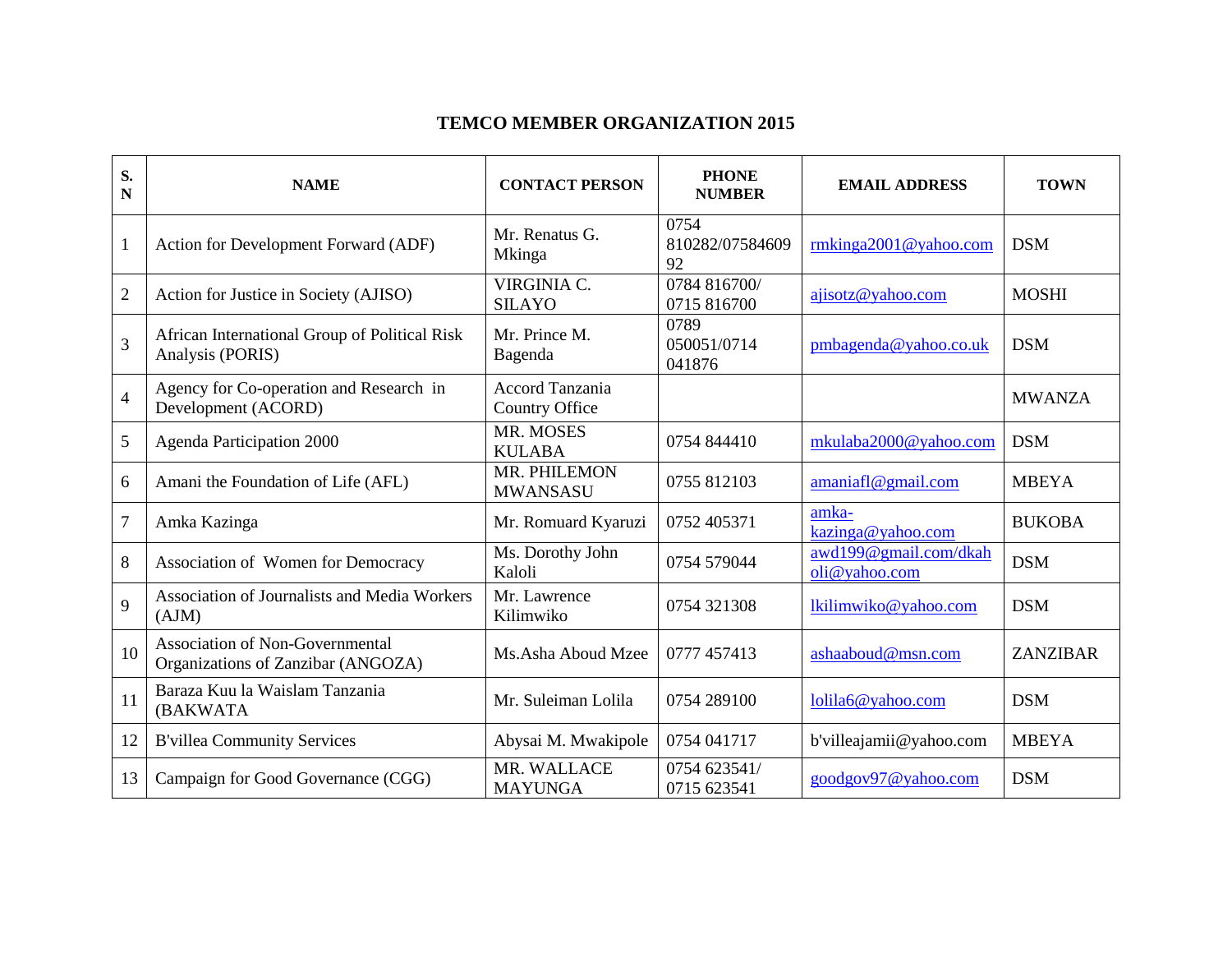| S.<br>N | <b>NAME</b>                                               | <b>CONTACT PERSON</b>          | <b>PHONE</b><br><b>NUMBER</b> | <b>EMAIL ADDRESS</b>        | <b>TOWN</b>     |
|---------|-----------------------------------------------------------|--------------------------------|-------------------------------|-----------------------------|-----------------|
| 14      | Centre for Civil Society and Strategic Studies<br>(CCSSS) | Mr. Jingu                      | 0758 900100                   | jingu.john@gmail.com        |                 |
| 15      | Centre for Informal Sector Promotion (CISF)               | Dr. A.A. Makange               | 0713 240587                   | gcisp@yahoo.com             | <b>MOSHI</b>    |
| 16      | Chama Cha Saidia Jamii-Kilombero<br>(CHASAJAKI)           | Mr. Abdul Hamis<br>Mponda      | 0754 332957                   |                             | <b>IFAKARA</b>  |
| 17      | Chama cha Wafugaji Muheza (CHAWAMU)                       | Mr. Hamis Mzee                 | 0784<br>403196/0754<br>893782 |                             | <b>MUHEZA</b>   |
| 18      | Chama Cha Walemavu Tanzania - Kigoma                      | Mr. Damasi J. Bagiye           | 0713 439884                   | chawatakgm@yahoo.com        | <b>KIGOMA</b>   |
| 19      | Chama cha Walimu Tanzania (CWT)                           | <b>Secretary General</b>       | 0779 786010                   |                             | <b>DSM</b>      |
| 20      | Chama cha Wastaafu na Wazee Lindi<br>(CHAWALI)            | Mr. Abdallah<br>Majumbah       | 0784<br>450175/0716<br>686224 | chawalilindi@yahoo.co.uk    | Lindi           |
| 21      | Chama Cha Wastaafu Wilaya ya Kisarawe<br>(CHAWAKI)        | Maj. Simon C.<br>Stephen (Rtd) | 0784 921178                   | chawakitz@yahoo.com         | <b>KISARAWE</b> |
| 22      | Chambani Development Society (CHADESO)                    | Khamis Kassim<br>Muh'd         | 0777 420893                   |                             | Mkoani<br>Pemba |
| 23      | <b>CHAWAKATA</b>                                          | <b>HARUNA B. AMRI</b>          | 0766 451006                   | chktchawakata@yahoo.co<br>m | <b>BUKOBA</b>   |
| 24      | Children in Need Outreach (CINO)                          | Ms. Angelina R.<br>Murangira   | 0754<br>883756/0655<br>883756 | ovesf@yahoo.com             | Lindi           |
| 25      | Christian Council of Tanzania (CCT)                       | <b>Secreatary General</b>      | 0784 445394                   |                             | <b>DSM</b>      |
| 26      | Christian Professionals of Tanzania (CPT)                 | Joseph Ibreck                  | 0756 416208                   | ibreckdav@yahoo.com         | <b>DSM</b>      |
| 27      | Civic Education Teachers' Association<br>(CFTA)           | MR. SALIM R.<br><b>ULOTU</b>   | 0754<br>861697/0716<br>014884 | cetatz2003@yahoo.com        | <b>DSM</b>      |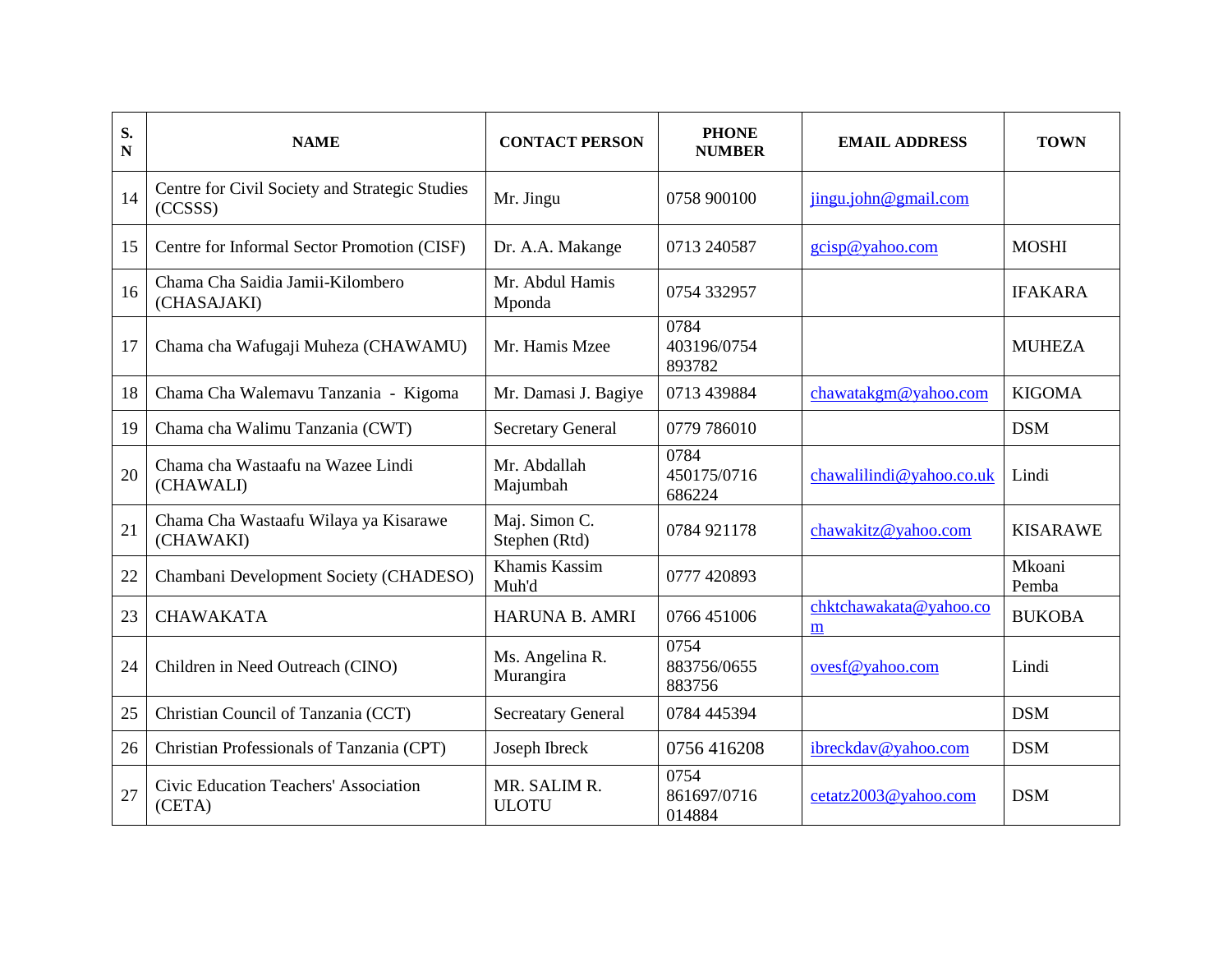| S.<br>$\mathbf N$ | <b>NAME</b>                                                                               | <b>CONTACT PERSON</b>              | <b>PHONE</b><br><b>NUMBER</b> | <b>EMAIL ADDRESS</b>       | <b>TOWN</b>                |
|-------------------|-------------------------------------------------------------------------------------------|------------------------------------|-------------------------------|----------------------------|----------------------------|
| 28                | Coast Region NGOs Network (CORNNET)                                                       | <b>KASIAN LUOGA</b>                | 0754 934618/<br>0784 315693   | pwanimtandao@yahoo.co<br>m | MLANDIZI-<br><b>KIBAHA</b> |
| 29                | Community Development for All (CODEFA)                                                    | S. ENEZA                           | 0713 460068                   | ccodefa2@yahoo.com         | <b>KISARAWE</b>            |
| 30                | Community Services Tanzania - COSETA                                                      | Mr. Rahim Niah                     | 0712<br>066966/0755<br>349267 | coseta@live.com            | <b>DSM</b>                 |
| 31                | Dar es Salaam Business School, Mzumbe<br>University                                       | Dr. Francis<br>Mwaijande           | 0717<br>763926/07526262<br>52 | $f_m$ jande@yahoo.com      | <b>DSM</b>                 |
| 32                | Department of Fine and Performing Arts<br>(DFA – University of Dar es Salaam)             | <b>HEAD</b>                        | 0754 297401                   | fpa@udsm.ac.tz             | <b>DSM</b>                 |
| 33                | Department of Political Science and Public<br>Administration, University of Dar es Salaam | Dr. Benson Bana                    | 0222 410357                   | politics@uccmail.co.tz     | <b>DSM</b>                 |
| 34                | Development and Relief Foundation (DRF)                                                   | Mr. Elisa Muhingo                  | 0787 187507                   | drftanzania@yahoo.com      | <b>BUKOBA</b>              |
| 35                | Development of Sustainable Community<br><b>Based Activities (DESCOBA)</b>                 | MR. SIAGA NGEGA                    | 0755 363087                   | descoba@yahoo.com          | <b>DSM</b>                 |
| 36                | District Organization for Aids Control and<br>Orphans Right (DOACO)                       | Mr. Ali Mbwana<br>Shehe            | 0773 135741                   | hamadsmall@yahoo.com       | Wete Pemba                 |
| 37                | <b>ENVIRONATURE</b>                                                                       | <b>Colonel Faustin</b><br>Itangaja | 0754 774525                   | environature@yahoo.com     | <b>DSM</b>                 |
| 38                | <b>Environment Conservation for Social</b><br>Development                                 | Mr. Shaaban Ali<br>Mketo           |                               |                            | Mkuranga                   |
| 39                | Environmental Protection and Humanitarian<br>Agency (EPHA)                                | Mr. Robert Elias                   | 282803042/0717<br>451218      | ephatz@yahoo.com           | <b>KIGOMA</b>              |
| 40                | Eastern and Southern Africa University<br>Programme (ESAURP)                              | Happyness<br>Malleyecks            | <b>DSM</b>                    | 0712 105 111               |                            |
| 41                | Forum for African Women Educationalists<br>(FAWE)                                         | Mrs. M. Malale                     | 0713 235752                   | fawetz@posta.co.tz         | <b>DSM</b>                 |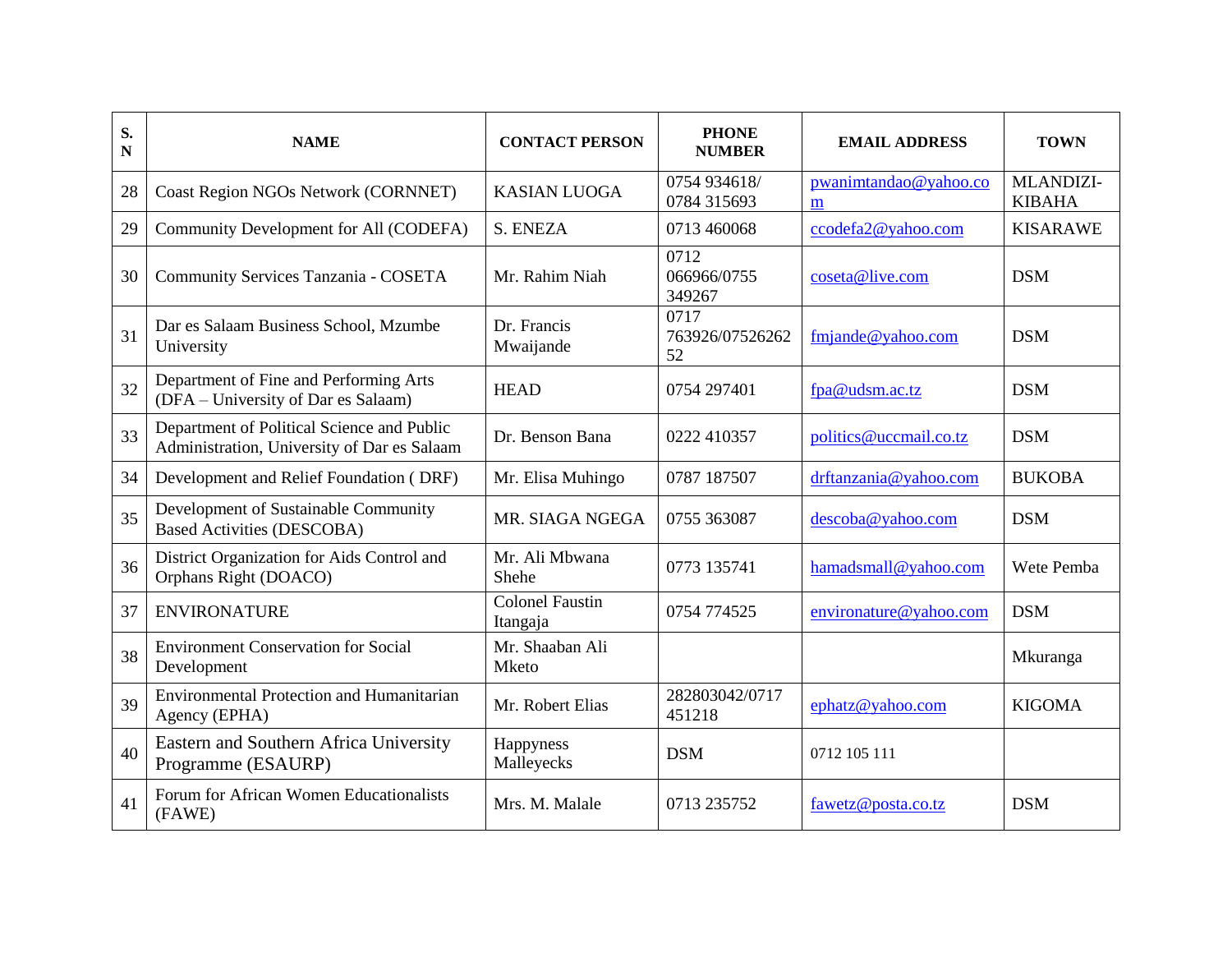| S.<br>N | <b>NAME</b>                                                             | <b>CONTACT PERSON</b>            | <b>PHONE</b><br><b>NUMBER</b> | <b>EMAIL ADDRESS</b>                    | <b>TOWN</b>         |
|---------|-------------------------------------------------------------------------|----------------------------------|-------------------------------|-----------------------------------------|---------------------|
| 42      | Guluka Kwalala Youth Environment Group                                  | Mr. Bernard M.<br>Ndunguru       | 0755<br>849460/0773<br>830650 | glkenv@yahoo.com                        | <b>DSM</b>          |
| 43      | Hakielimu                                                               | <b>EXECUTIVE</b><br>Director     |                               |                                         | <b>DSM</b>          |
| 44      | Institute for Development Studies (IDS),<br>University of Dar es Salaam | <b>DIRECTOR</b>                  | 0757 753396                   | dungumaro@gmail.com                     | <b>DSM</b>          |
| 45      | Jamoja Trust                                                            | Mr. Linus Kiberenge              | 0784 189149                   | pamoja.pamojatrust@gma<br>il.com        | <b>MOSHI</b>        |
| 46      | Jikomboe Integral Development Association<br>(JIDA)                     | Mr. John A. Mbelle               | 0754<br>334581/0759<br>458809 | mbele.john@yahoo.com                    | <b>TABORA</b>       |
| 47      | Jumuiya ya Sanaa ya Elimu ya Ukimwi na<br>Mazingira (JSEUMA)            | Mr. Juma Ali Matti               | 0777 482236                   | kisiwapanza@hotmail.co<br>m             | Mkoani<br>Pemba     |
| 48      | Jumuiya ya Wahitimu wa Chuo cha<br>Demokrasia Zanzibar (JUWADEZA)       | Ziredi Abdulkarim                | 0777 819944                   | ziredabdul@yahoo.com                    | <b>ZANZIBAR</b>     |
| 49      | Kagera Development and Credit Revolving<br>Fund (KADETFU)               | <b>EXECUTIVE</b><br>Director     | 0754 740267                   | kadefu@gmail.com/info@<br>kadetfu.or.tz | <b>BUKOBA</b>       |
| 50      | Kagera Youth Empowerment Network                                        | Mr. Christopher Kiiza            | 0713 213117                   | kagerayen@yahoo.com                     | <b>BUKOBA</b>       |
| 51      | Kanyigo Aids Prevention Foundation                                      | Mr. Christopher R.<br>Karurama   | 0786 279958                   | kapf2008@yahoo.co.uk                    | Kanyigo-<br>Bukoba  |
| 52      | Kashai Development Initiative Organization<br>(KADEI)                   | Mr. Hamidu<br>Komungoma          | 0713546221/2221<br>322        |                                         | <b>BUKOBA</b>       |
| 53      | Kibaha Network of Civil Society<br>Organizations (KNCSO)                | Mr. Hassanali A. Seif            | 0713<br>174972/0786<br>314371 | kibahanet2007@yahoo.co<br>m             | <b>KIBAHA</b>       |
| 54      | Kidike Environmental Conservation Club                                  | Mr. Kombo Khamis<br><b>Bakar</b> | 0777 472941                   | binidd64@yahoo.co.uk                    | Chakechake<br>Pemba |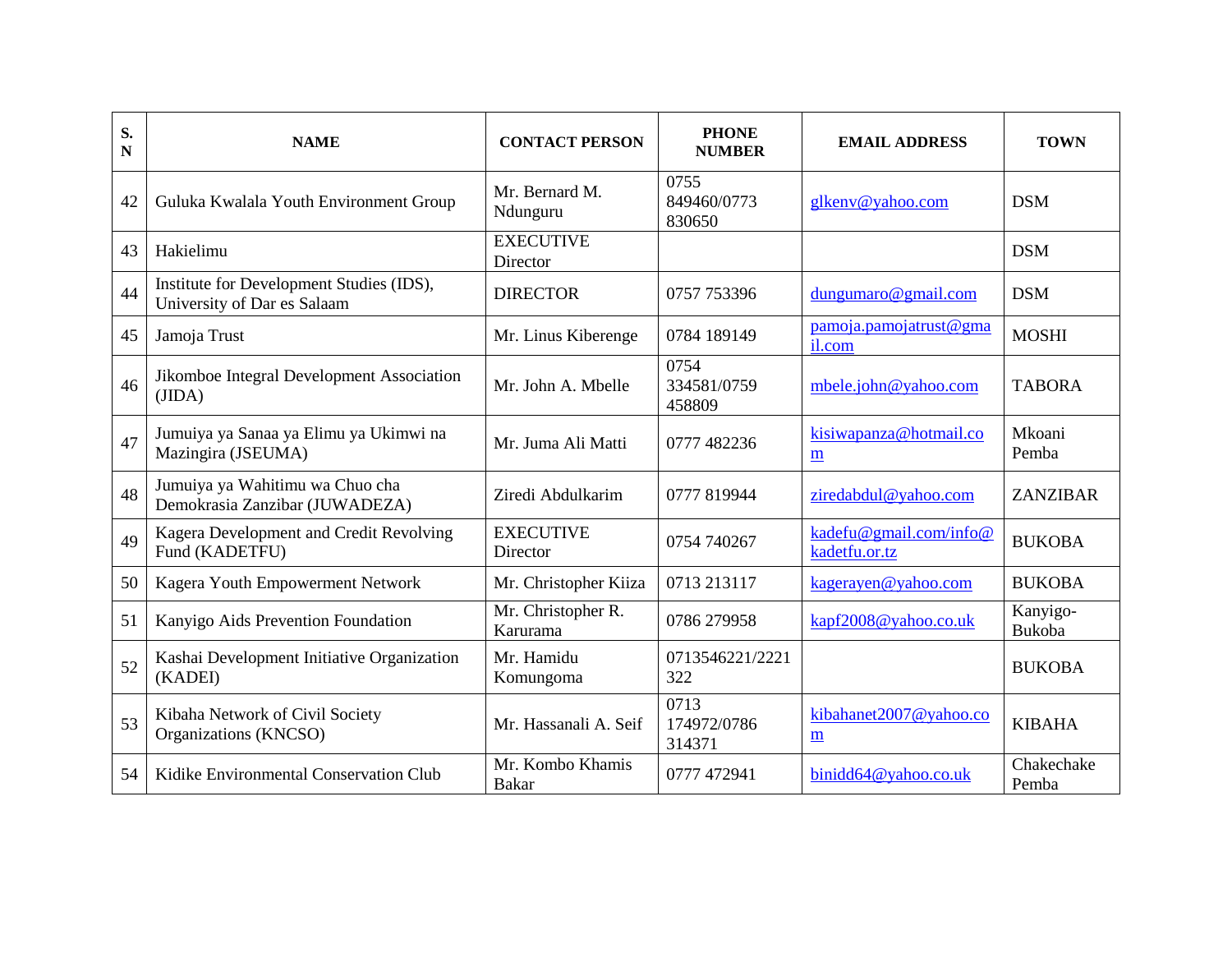| S.<br>N | <b>NAME</b>                                                                      | <b>CONTACT PERSON</b>             | <b>PHONE</b><br><b>NUMBER</b> | <b>EMAIL ADDRESS</b>                   | <b>TOWN</b>                 |
|---------|----------------------------------------------------------------------------------|-----------------------------------|-------------------------------|----------------------------------------|-----------------------------|
| 55      | Kigoma Paralegal Aid Centre (KIPACE)                                             | Mr. Ayoub Kabwe                   | 0714<br>467901/0783<br>946787 | kipacekigoma@yahoo.co<br>m             | <b>KIGOMA</b>               |
| 56      | Kigoma Women Development Group                                                   | Ms. Sophia Nasib                  | 0713 251729                   | kigomawomen@yahoo.co<br>m              | <b>KIGOMA</b>               |
| 57      | Kikundi Cha Wanawake Kilimanjaro<br>Kupambana na Ukimwi (KIWAKKUKI)              | Ms. Dafrosa K.<br>Itemba          | 0754<br>624631/02727515<br>04 | kiwakkuki@kicheko.com                  | <b>MOSHI</b>                |
| 58      | Kilimanjaro Women Information Exechange<br>and Consultancy Organization (KWIECO) | MS. ELIZABETH M.<br><b>MINDE</b>  | 272751121                     | kwieco@kwieco.org                      | <b>MOSHI</b>                |
| 59      | Kinga za Haki za Binadamu/Haki Za Raia<br>(DHR)                                  | Mr. Saimon K.<br>Mwalemba         | 0754 464711                   | mbwafu@yahoo.com                       | <b>MBEYA</b>                |
| 60      | Kinondoni Youth Parents Counseling Centre<br>(KNYPC)                             |                                   |                               |                                        |                             |
| 61      | Kiziba Development Initiatives                                                   | Mr. Jovinary J.<br>Kashaigiri     | 0784 837552                   | ljovinary@yahoo.co.uk                  | <b>BUKOBA</b>               |
| 62      | Kongwa Alliance Development Trust<br>(KADET)                                     | MWASONGWE H.<br><b>HENRY</b>      | 0756 664203                   | mwasongwehenry@yahoo<br>.com           | <b>MBEYA</b>                |
| 63      | Lindi Support Agency for Welfare (Lisawe)                                        | Ms. Asha Hassan<br>Fundi          | 0786 502714                   | lisaweunga@yahoo.com                   | Lindi                       |
| 64      | Lindi Women's Paralegal Aid Centre                                               | Cosma Bulu                        | 0716 650384                   | liwopac@yahoo.com                      | Lindi                       |
| 65      | Lisawe on Poverty Alleviation                                                    |                                   |                               |                                        |                             |
| 66      | Liwale Farmer's Association (LIFA)                                               | Mr. Mohamed M.<br>Mpoto           | 0716<br>309460/0782<br>230225 | liwalefarmersassociation<br>@yahoo.com | Liwale-Lindi                |
| 67      | <b>Lumemo Farmers Club</b>                                                       | Mr. Erwin E.<br>Msambila          | 0719 145017                   |                                        | <b>IFAKARA</b>              |
| 68      | Makambako Environmental Community<br>Society                                     | <b>YUSS A</b><br><b>KILIMWIKO</b> | 0755 231774                   |                                        | <b>MAKAMBA</b><br><b>KO</b> |
| 69      | Mapambano Centre for Children Rights                                             | Mr. Faustine Onyango              | 0754 464565                   | mapambanocentre@yahoo<br>.com          | Mkuranga                    |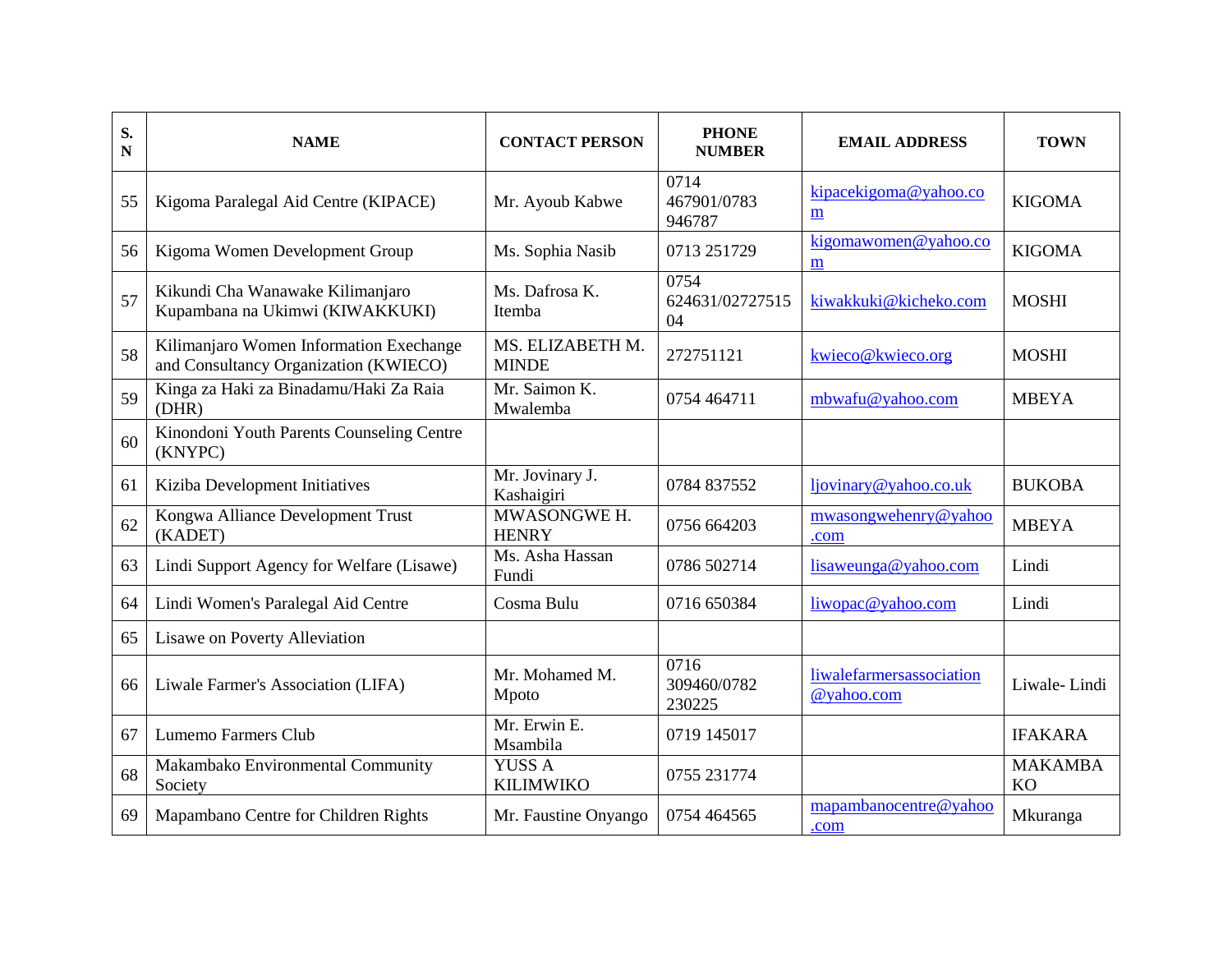| S.<br>N | <b>NAME</b>                                                                                      | <b>CONTACT PERSON</b>                 | <b>PHONE</b><br><b>NUMBER</b> | <b>EMAIL ADDRESS</b>                      | <b>TOWN</b>        |
|---------|--------------------------------------------------------------------------------------------------|---------------------------------------|-------------------------------|-------------------------------------------|--------------------|
| 70      | Matumaini Women and Care of Children                                                             | Ms. Zainabu I.<br>Bilandeka           | 0754 014488/<br>0716 627202   | childwoman mwocachi@<br>hotmail.com       | <b>KIGOMA</b>      |
| 71      | Mara Youth NGO                                                                                   |                                       |                               |                                           |                    |
| 72      | Mbeya Older Persons Care (MOPEC)                                                                 | <b>ANYANGILE N.</b><br><b>LUVANDA</b> | 0767 998499                   | mopec-<br>2000@yahoo.co.uk                | <b>MBEYA</b>       |
| 73      | Mbeya Paralegal Unit (MBEPAU)                                                                    | <b>JANE LAWA</b>                      | 0754 254025/<br>0713 274927   |                                           | <b>MBEYA</b>       |
| 74      | Mbeya Women Organization for Preventing<br>HIV/Aids                                              | MS. SELINA<br><b>LYAPINDA</b>         | 0754 091439                   | amaniafl@gmail.com                        | <b>MBEYA</b>       |
| 75      | Mbeya Youth Development Organization                                                             | Mr. Aggrey J.<br>Kandonga             | 0754 516579                   | mydombeya@yahoo.com                       | <b>MBEYA</b>       |
| 76      | Mbinga Development and Environment<br>Action (MBIDEA)                                            | ANACLETHE F.H.<br><b>KAPINGA</b>      | 0754 042061                   | mbideango@gmail.com                       | <b>MBINGA</b>      |
| 77      | Micheweni Islamic Development<br><b>Environmental Conservation and Aids Control</b><br>(MIDECAC) | Mr. Ali Shapandu<br>Sharif            | 0773 537115                   | midecac@yahoo.com                         | Micheweni<br>Pemba |
| 78      | <b>MIICO</b>                                                                                     | Mr. Baraka J.<br>Mwabenga             | 0784 389720                   | miico-cons@yahoo.com                      | <b>MBEYA</b>       |
| 79      | Millennium Aids Herbalist Programme<br>(MAHP)                                                    | MR. FRANCIS<br><b>AMANDUS</b>         | 0652 487053/<br>0786 2200047  | augenia@yahoo.co.uk                       | <b>DSM</b>         |
| 80      | <b>Mkoani Poverty Eradication Society</b><br>(MPESO)                                             | mr. Ali Mohamed Ali                   | 0777<br>850756/07158507<br>56 | allymo23@yahoo.com                        | Mkoani<br>Pemba    |
| 81      | Moses Foundation Tanzania (MFT)                                                                  | MR. JUMA K.<br><b>WAMBURA</b>         | 0713<br>342895/0787<br>342885 | mfoundationtz@gmail.co<br>$\underline{m}$ | <b>DSM</b>         |
| 82      | Mowers Planters and Cleaners (MOPLAC)                                                            | Mr. Ramadhani Kingi                   | 0713 589681                   | rkingil@yahoo.co.uk                       | <b>BUKOBA</b>      |
| 83      | Mtwara Region NGOs Network (MRENGO)                                                              | Mr. Allan P. Mkopoka                  | 0784 355201                   | mtwararegionngos@yaho<br>o.com            | Mtwara             |
| 84      | Muheza District Paralegal Centre                                                                 | Mr. Temu Goliati                      | 0754 676174                   |                                           | <b>MUHEZA</b>      |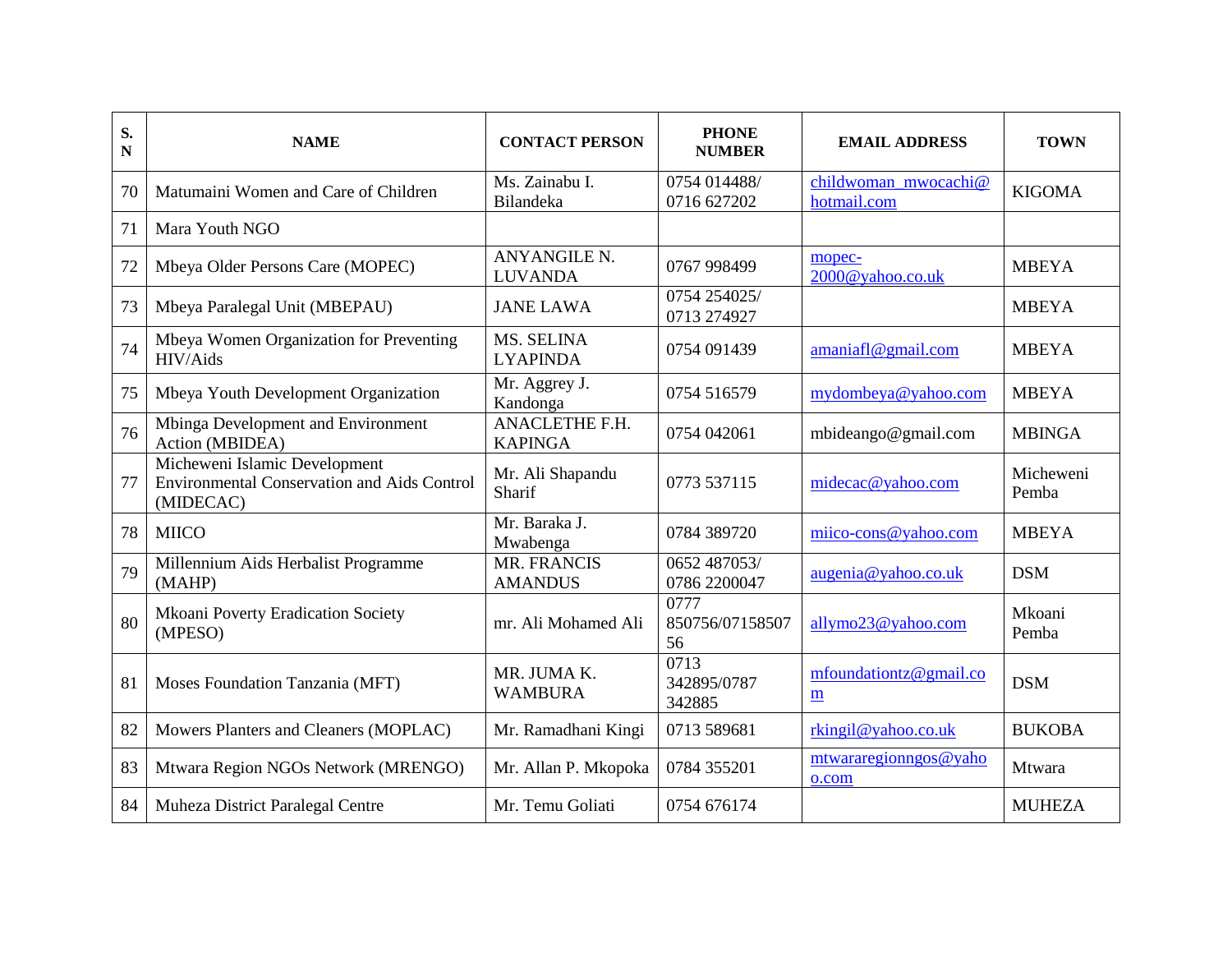| S.<br>$\mathbf N$ | <b>NAME</b>                                                             | <b>CONTACT PERSON</b>           | <b>PHONE</b><br><b>NUMBER</b> | <b>EMAIL ADDRESS</b>         | <b>TOWN</b>   |
|-------------------|-------------------------------------------------------------------------|---------------------------------|-------------------------------|------------------------------|---------------|
| 85                | Multiple Education Centre (MEC)                                         | MR. PETER M.<br><b>KAIRANYA</b> | 0712<br>999965/0784<br>232552 | kairanya2002@yahoo.com       | <b>DSM</b>    |
| 86                | Muungano wa Vijana Tanzania (MUVITA)                                    | Mr. Twaha Chande<br>Chegeka     | 0713 038695/<br>0754 038695   | muvita1993@yahoo.com         | <b>DSM</b>    |
| 87                | <b>MUVIKA</b>                                                           | Mr. Bashiry A.<br>Kajuna        | 0784 399935                   | muvikakagera@yahoo.co<br>m   | <b>BUKOBA</b> |
| 88                | National Youth Information Centre (NICE)<br><b>KIGOMA</b>               | Mr. Pius Ngereza                | 0754 499343                   | nicekgm@yahoo.com            | <b>KIGOMA</b> |
| 89                | Ndela Kituo cha Maendeleo ya Vijana<br>Kigoma                           | Mr. Adrophinus K.<br>Leopold    | 0784<br>992556/0765<br>399568 | ndelayouth@yahoo.com         | <b>KIGOMA</b> |
| 90                | NGO Network for Dodoma Region<br>(NGONDEDO)                             | MR. STANSLAUS<br><b>MDETELE</b> | 0765 312241                   | smdetele@yahoo.co.uk         | <b>DODOMA</b> |
| 91                | Nyengedi Environment Development and<br>Diseases Control                | Mr. Raymond J.<br>Mkongopele    | 0784<br>236099/0715<br>236099 |                              | Lindi         |
| 92                | Oak Tree Tanzania                                                       | Ms. Sarah Mwamfupe              | 0754 885174                   | oak-treeo@yahoo.com          | <b>MBEYA</b>  |
| 93                | Pamoja Aids and Environmental Foundation                                | Mr. Aggrey Moses<br>Ayengo      | 0774<br>402021/0713<br>402021 | pamojatz@yahoo.co.uk         | <b>DSM</b>    |
| 94                | Peace House Foundation Ltd.                                             | Fragrance Moye                  | 0754 482695                   | phf-moshi@kichcko.com        | <b>MOSHI</b>  |
| 95                | Pemba Awareness for Land Use and<br><b>Environment Society (PALESO)</b> | Mr. Ali Hamad Ali               | 0777 467218                   | awapba@yahoo.com             | Pemba         |
| 96                | Pemba Environmental Gender and Advocacy<br>Organization                 | Ms. Maua Makame<br>Rajab        | 0777 420088                   | pegao@yahoo.com              | Pemba         |
| 97                | Pemba Investment and Youth Development<br>Organization (PIYDO)          | Mr. Ali Jabir Khamis            | 0777 479566                   | piydo@yahoo.com              | Wete Pemba    |
| 98                | Pemba Press Club                                                        | MR. KHATIB JUMA<br><b>MJAJA</b> | 0777 845766                   | pembapress2002@yahoo.c<br>om | <b>PEMBA</b>  |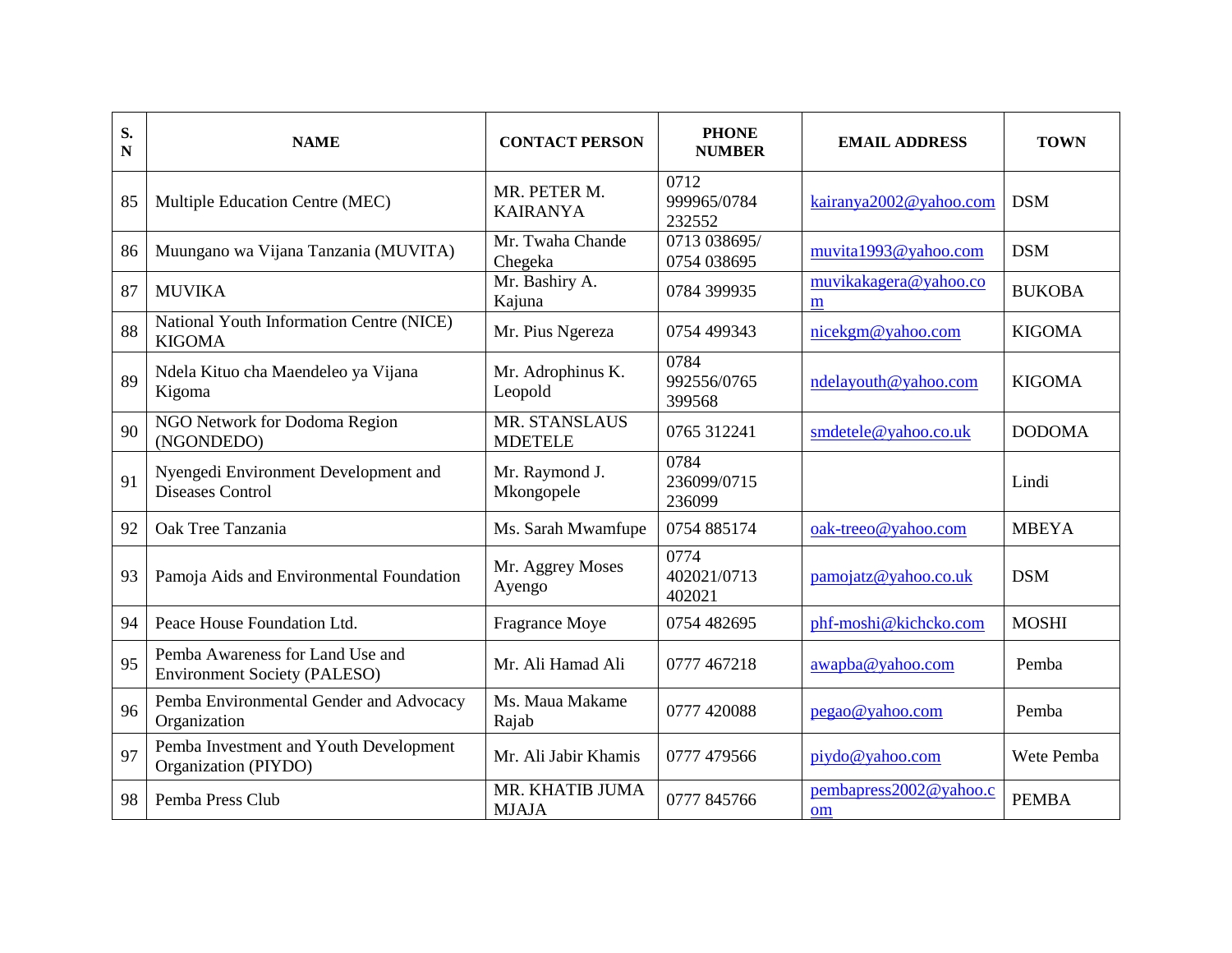| S.<br>${\bf N}$        | <b>NAME</b>                                                       | <b>CONTACT PERSON</b>            | <b>PHONE</b><br><b>NUMBER</b> | <b>EMAIL ADDRESS</b>                              | <b>TOWN</b>          |
|------------------------|-------------------------------------------------------------------|----------------------------------|-------------------------------|---------------------------------------------------|----------------------|
| 99                     | Pemba Rapid Development Organization<br>(PRADO)                   | Mr. Abdulkarim<br>Mussa Said     | 0777 428446                   | pembarapiddevelop@yaho<br>o.com                   | Wete Pemba           |
| 10<br>$\overline{0}$   | People's Organization Transparency Agency<br>(POTA)               | Mr. Faustine K. Kaiza            | 0755<br>068659/0784<br>558996 | pota2000@rocketmail.co<br>m                       | <b>BUKOBA</b>        |
| 10<br>1                | Ruangwa Non-Governmental Organization<br>Network (RUANGONET)      | Mrs. Lucia Chitanda              | 0784 369055                   | ruangonet-<br>lindi@yahoo.com                     | Ruangwa              |
| 10<br>$\overline{2}$   | Ruangwa Organization of Poverty Alleviation                       | Mr. Mahamoud S.<br>Mbinga        | 0787<br>516176/0787<br>193712 | kamsigeroben@gmail.com                            | Ruangwa -<br>Lindi   |
| 10<br>3                | Rural and Urban Development Initiatives<br>(RUDIT)                | Mr. Husseini Joeli<br>Guardson   | 0754<br>083797/0655<br>083797 |                                                   | Mkuranga             |
| 10<br>$\overline{4}$   | <b>Rural Initiatives and Relief Agency</b>                        | <b>JONHSON ROLAS</b>             | 0762 877321                   | riramagu@yahoo.com                                | <b>MAGU</b>          |
| 10<br>5                | Ruvuma Network of Organizations Working<br>With HIV/Aids (RUNOWA) | MR. BONIFACE<br><b>A.BUNDALA</b> | 0713<br>292229/07647107<br>10 | runowaruvuma@yahoo.co<br>$\underline{\mathbf{m}}$ | <b>SONGEA</b>        |
| 10<br>6                | Sanganigwa Children's Home                                        | Mr. Keneth Hageze                | 0774 492334                   | sangachi@africanline.co.t<br>$\mathbf{Z}$         | <b>KIGOMA</b>        |
| 10<br>$\tau$           | Self-Help Development Community<br>(SEDECO)                       | MR. DAUDI<br><b>STAMBULI</b>     | 0716 511560/<br>0757 182357   | selfhelp-<br>community@yahoo.co.uk                | <b>SONGEA</b>        |
| $\overline{10}$<br>8   | <b>SHIKWAUKI</b>                                                  | Mr. Mohamed<br>Mwinyialawi       | 0787 555763/<br>0789 042132   |                                                   | Kilwa<br>Masoko      |
| 10<br>9                | Shinyanga Civil Society Organization<br>(SHINGONET)               | MR. ELIEZA<br><b>BITEGEKO</b>    | 0713 239888/<br>0756 058376   | terepshy@yahoo.com                                | <b>SHINYANG</b><br>A |
| 11<br>$\boldsymbol{0}$ | Society for Rural Development Initiatives<br>(SRDI)               | MR. MAHYORO<br><b>KALOKOLA</b>   | 0754 279749                   | tzsrdiorg@netscape.net                            | <b>DSM</b>           |
| 11<br>$\mathbf{1}$     | Songea Network of Non Governmental<br>Organization (SONNGO)       | MR. MATHEW<br><b>NGALIMANAYO</b> | 0754 533032                   | sonngosongea@yahoo.co<br>$\underline{\mathbf{m}}$ | <b>SONGEA</b>        |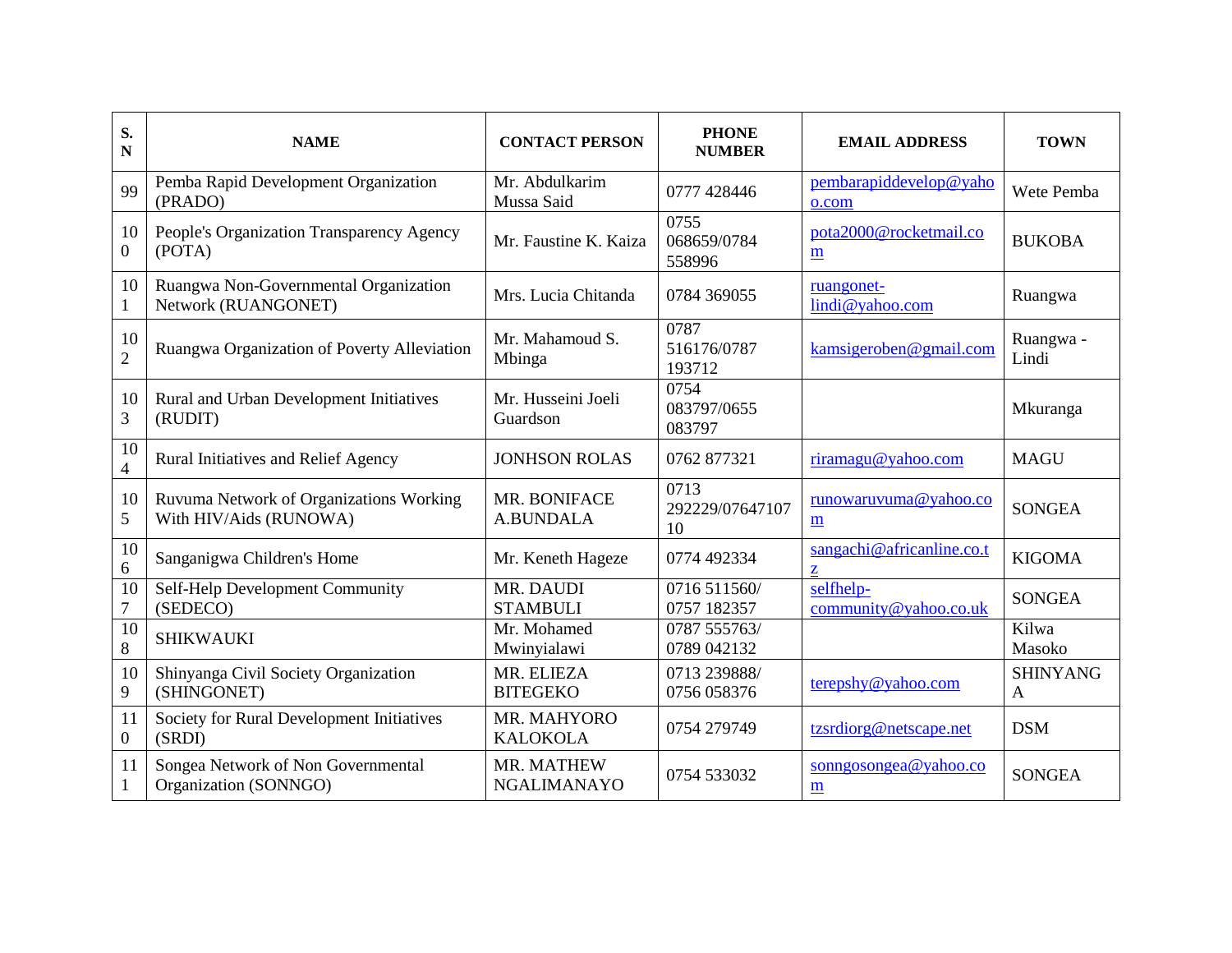| S.<br>N              | <b>NAME</b>                                                          | <b>CONTACT PERSON</b>                 | <b>PHONE</b><br><b>NUMBER</b> | <b>EMAIL ADDRESS</b>    | <b>TOWN</b>   |
|----------------------|----------------------------------------------------------------------|---------------------------------------|-------------------------------|-------------------------|---------------|
| 11<br>$\overline{2}$ | Taaluma Women Group (TWG)                                            | MS. SUZANA<br><b>NGAHYOMA</b>         | 0754<br>807928/0754<br>495066 | taaluma@yahoo.co.uk     | <b>DSM</b>    |
| 11<br>$\overline{3}$ | Taasisi ya Nyumba ya Haki (House of Justice)                         | Mr. Herman<br>Rumanyika               | 0754 243976                   |                         | <b>DSM</b>    |
| 11<br>$\overline{4}$ | Tanzania Action for Coastal Education<br>Advocacy                    | Mr. John Julius<br>Kiwuye             | 0713<br>236682/0754<br>774614 | taceatz@yahoo.com       | <b>KIBAHA</b> |
| 11<br>5              | Tanzania Episcopal Conference (TEC)                                  | <b>Secreatary General</b>             |                               |                         | <b>DSM</b>    |
| 11<br>6              | Tanzania Home Economics Association<br>(TAHEA)                       | <b>MS. HELLEN</b><br><b>JUMBE</b>     | 0717 446510                   | taheadar@yahoo.com      | <b>DSM</b>    |
| 11<br>$\overline{7}$ | Tanzania Journalists Association (TAJA)                              | Mr. Hamza Kondo                       | 0786<br>450000/2760737        | tajahabari66@gmail.com  | <b>DSM</b>    |
| 11<br>$8\,$          | Tanzania Media and Youth Development<br><b>Association (TAMEADA)</b> | <b>MR. ANDREW</b><br><b>CHATWANGA</b> | 0754 896105                   | tameyoda@yahoo.com      | Songea        |
| 11<br>9              | Tanzania Muslim Professional Association<br>(TAMPRO)                 | <b>AMIR</b>                           | 0716810108                    | tampro@gmail.com        | <b>DSM</b>    |
| 12<br>$\mathbf{0}$   | Tanzania Organization for Permaculture<br>Promoters (TOPP)           | P.T. Mathimba                         | 0652 116737                   |                         |               |
| 12<br>$\mathbf{1}$   | Tanzania Private Sector Foundation (TPSF)                            | Ms Fatma Kange                        |                               |                         | <b>DSM</b>    |
| 12<br>$\overline{2}$ | Tanzania Women for Self Initiatives                                  | Ms. Bernadetha<br>Choma               | 0754<br>373326/0712<br>340884 | tawsei-2005@yahoo.com   | <b>DSM</b>    |
| 12<br>3              | Tanzania Women Graduate Federation<br>(TWGF)                         | Ms. Hulda Gideon                      | 0754 310879                   | azielie@yahoo.com       | <b>DSM</b>    |
| 12<br>$\overline{4}$ | Tanzania Women Lawyers Association<br>(TAWLA)                        | Anmarie Mavenjina                     | 2862865                       | tawla-tawla@yahoo.co.uk | <b>DSM</b>    |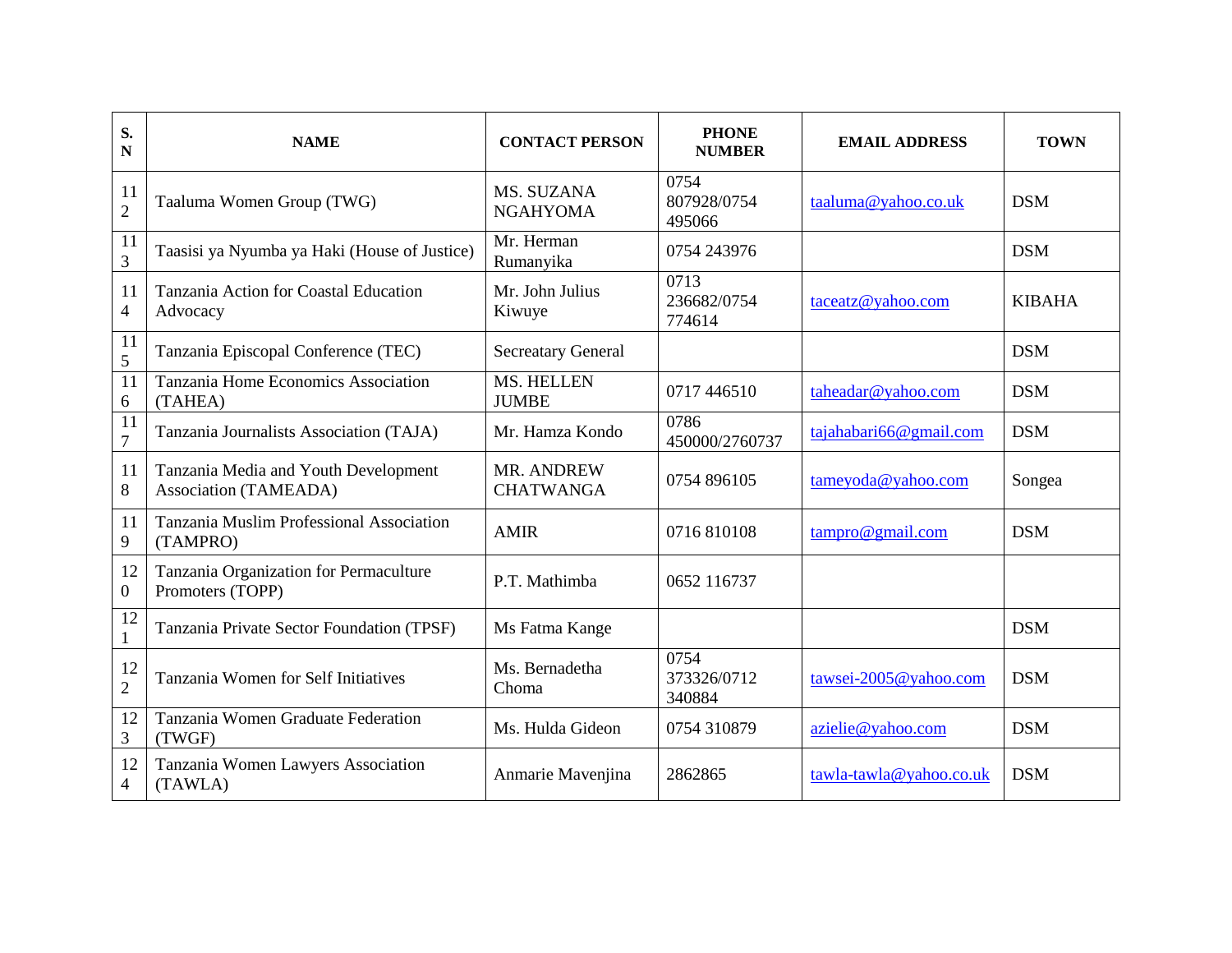| S.<br>N                | <b>NAME</b>                                                   | <b>CONTACT PERSON</b>               | <b>PHONE</b><br><b>NUMBER</b> | <b>EMAIL ADDRESS</b>                    | <b>TOWN</b>         |
|------------------------|---------------------------------------------------------------|-------------------------------------|-------------------------------|-----------------------------------------|---------------------|
| 12<br>5                | Tanzania Young Farmers Club (TAYFAC)                          | MR. PHILOTHEUS<br><b>T. LISANGA</b> | 0773 640595                   | tayfac@yahoo.com                        | <b>DSM</b>          |
| 12<br>6                | Tanzania Youth Team for Campaign Against<br>Aids (TAYOTA)     | Mr. Frateline Kashaga               | 0712<br>900734/02224501<br>36 | tayotaorg@yahoo.com                     | <b>DSM</b>          |
| 12<br>$\boldsymbol{7}$ | Tanzania Youth Vision Association (TYVA)                      | MS. ELIZABETH J.<br><b>RIZIKI</b>   | 0715 218822                   | tyvavijana@yahoo.com                    | <b>DSM</b>          |
| 12<br>8                | <b>TCCIA Kigoma</b>                                           | <b>Vedastus Matutu</b>              | 0787<br>556888/0753<br>675077 | kigoma@tccia.com/fundiv<br>mt@yahoo.com | Kigoma              |
| 12<br>$\overline{9}$   | The Institute of Peace and Conflict Studies<br>(IPCS)         | Mr. Cosmas N. Bahali                | 0713 476012                   | cnbahali@yahoo.com                      | <b>DSM</b>          |
| 13<br>$\mathbf{0}$     | Tumaini Trust Fund                                            | MR. SIMON P.<br><b>KATABALO</b>     | 0713<br>613491/0787<br>623491 | tumainittz@yahoo.com                    | <b>DSM</b>          |
| 13<br>$\mathbf{1}$     | Uelekeo Tz (UTZ)                                              | Mr. Joachim Tibendo                 | 0784 568030                   | utzngo@gmail.com                        | <b>DSM</b>          |
| 13<br>$\sqrt{2}$       | Umoja wa Maendeleo Kaskazi Mtende<br>Unguja (UMAKAMU)         | mr. Ameir Ali Haji                  | 0737 079623                   | umakamumtende@yahoo.<br>com             | ZANZIBAR            |
| 13<br>3                | Umoja wa Wawezeshaji Kioo Kigoma                              | Mr. Edward B.<br>Saimon             | 0753 018397                   | kioo2006@yahoo.com                      | <b>KIGOMA</b>       |
| 13<br>$\overline{4}$   | Vitongoji Environmental Conservation on<br>Association (VECA) | Mr. Sifuni Ali Haji                 | 0773 305579                   | veca1996@yahoo.com                      | Chakechake<br>Pemba |
| 13<br>5                | Wamata Head Office                                            | Mr. Bruno Ghumpi                    | 0776 356200                   | wamatapba@yahoo.com                     | <b>DSM</b>          |
| 13<br>$\sqrt{6}$       | Wazee Wastaafu Kigoma (WAWAKI)                                | Mr. Samson Nayingo                  | 0714 710950                   |                                         | <b>KIGOMA</b>       |
| 13<br>$\tau$           | Wete Environmental Conservation Club<br>(WECOC)               | Mr. Omar Ali Omar                   | 0773 903885                   | wecocpemba@yahoo.com                    | Wete Pemba          |
| 13<br>$8\,$            | White Orange Youth (WOY)                                      | Mr. John Kessy                      | 0754 090699                   | whiteorangeyouth@gmail<br>com           | <b>MOSHI</b>        |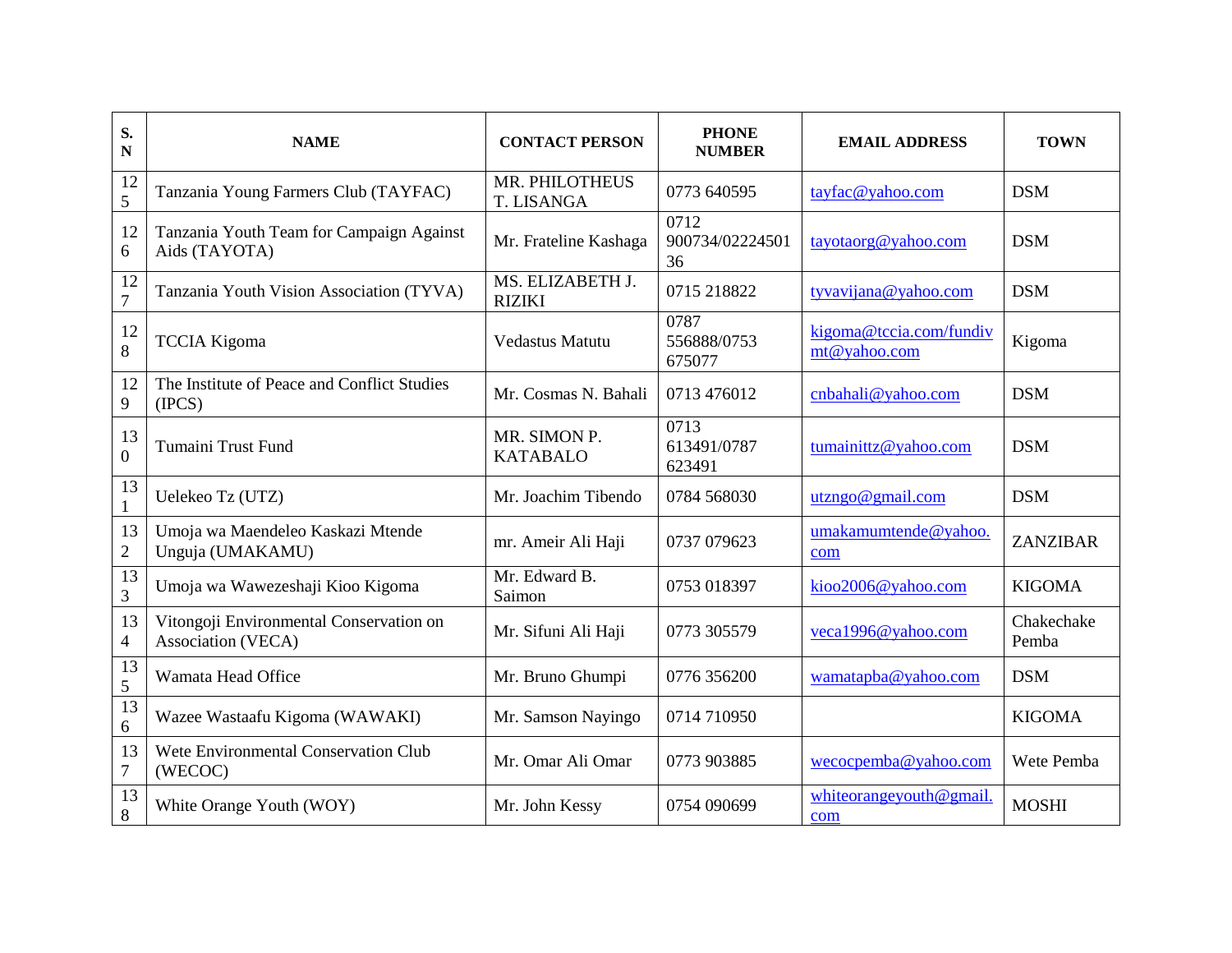| S.<br>N                | <b>NAME</b>                                                 | <b>CONTACT PERSON</b>                | <b>PHONE</b><br><b>NUMBER</b> | <b>EMAIL ADDRESS</b>          | <b>TOWN</b>     |
|------------------------|-------------------------------------------------------------|--------------------------------------|-------------------------------|-------------------------------|-----------------|
| 13<br>9                | Women and Community Development<br>(MUDUGU-WACOD)           | <b>MS. ZAINABU</b><br><b>JIMONGE</b> | 0718 734880                   | mwanod2@yahoo.com             | <b>KISARAWE</b> |
| 14<br>$\overline{0}$   | Women in Law and Development in Africa<br>(WILDAF)          | Ms. Judith N. Odunga                 | 0754<br>279914/0715<br>279914 | wildaf-<br>tanzania@yahoo.com | <b>DSM</b>      |
| 14<br>$\mathbf{1}$     | Women Initiatives of Tabora                                 | Ms. Zena Deogratius<br>Gango         | 0767<br>397027/0712<br>397027 | rehemal@gmail.com             | <b>TABORA</b>   |
| 14<br>$\overline{2}$   | Youth Against Poverty Trust Fund (YAP)                      | <b>DIONIS R.</b><br><b>MASHAGARA</b> | 0713 699137                   | yap@yahoo.com                 | <b>DSM</b>      |
| $\overline{14}$<br>3   | Youth Development Society                                   | Mr. Khamis Mbarak<br>Rashid          | 0777 496187                   | yodesopemba@yahoo.co<br>m     | Wete Pemba      |
| 14<br>$\overline{4}$   | Youth Environment Rescue Organization<br>Tanzania (YEROTAN) | Mr. Stanslaus<br>Ishengoma           | 0786<br>222242/0716<br>207080 | yerotanzania@gmail.com        | <b>DSM</b>      |
| 14<br>5                | <b>Youth Service Volunteers Society</b>                     | Mr. Robert Nducha                    | 0787 173317                   | ysys@yahoo.com                | <b>DSM</b>      |
| 14<br>$6\,$            | <b>ZAM Foundation</b>                                       | Ms. Fatma Kange                      |                               |                               | <b>DSM</b>      |
| 14<br>$\overline{7}$   | Zanzibar Association of the Disabled                        | MR. ALI OMAR<br><b>MAKAME</b>        | 0777 499809                   | uwz@zanzinet.com              | <b>ZANZIBAR</b> |
| 14<br>$8\,$            | Zanzibar Female Lawyers Association<br>(ZAFELA)             | Ms Jamila M.Juma                     | 0777<br>431114/0783<br>431114 | zafelamember@yahoo.co<br>m    | <b>ZANZIBAR</b> |
| 14<br>9                | Zanzibar Legal Services Centre (ZLSC)                       | Mr. Makame<br>Mahmoud Khamis         |                               |                               | <b>ZANZIBAR</b> |
| 15<br>$\boldsymbol{0}$ | Zanzibar National Association of the Blind<br>(ZANAB)       | ADIL M. ALI                          | 0777 456210                   | wasioona@yahoo.com            | <b>ZANZIBAR</b> |
| 15<br>$\mathbf{1}$     | Tanzania Transparency Journalist<br>Assocciation            | Moris Lyimo                          | 788820535/07544<br>42547      | morislyimo@gmail.com          | <b>DSM</b>      |
| 15<br>$\overline{2}$   | Zanzibar Paralegal Organization                             | Ahmad Alli Haji                      | 0773 277037                   | zapao2012@hotmail.com         | ZANZIBAR        |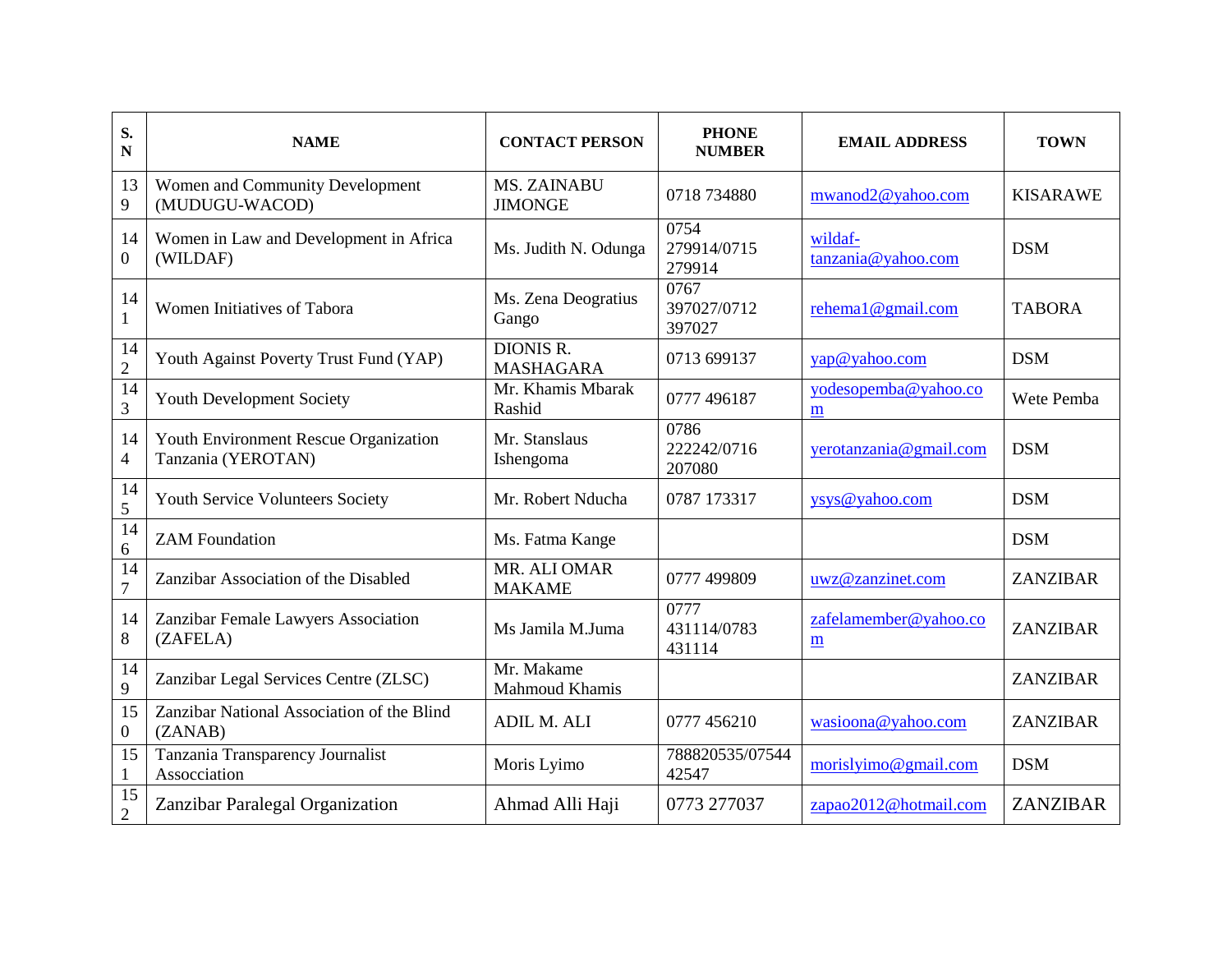| S.<br>$\mathbf N$                 | <b>NAME</b>                                                  | <b>CONTACT PERSON</b>     | <b>PHONE</b><br><b>NUMBER</b> | <b>EMAIL ADDRESS</b>         | <b>TOWN</b> |
|-----------------------------------|--------------------------------------------------------------|---------------------------|-------------------------------|------------------------------|-------------|
| 15<br>$\overline{3}$              | Zanzibar Law Society (ZLS)                                   | <b>Salim Mohamed</b>      | 0777 419468                   | salimabdalla71@yahoo.co<br>m | ZANZIBAR    |
| $\overline{15}$<br>$\overline{4}$ | Kagera Envrinmental Care                                     | <b>Faustine Rwelamira</b> | 0784 456350                   | rfaustine@yahoo.com          | Bukoba      |
| $\overline{15}$<br>5              | Policy Mirror                                                | Antony Kija               | 0713 599959                   | Anthone.kija@yahoo.com       | <b>DSM</b>  |
| $\overline{15}$<br>$\sqrt{6}$     | <b>Children Dignity Forum</b>                                | Indamo                    | 0715 837366                   | mindamomziray@gmail.c<br>om  | <b>DSM</b>  |
| 15<br>$\overline{7}$              | Centre Against Gender Based Violence                         | Sophia Komba              | 0767 578411                   | skomba2003@yahoo.co.u<br>k   | <b>DSM</b>  |
| $\overline{15}$<br>$8\,$          | Tanganyika Law Society                                       | Stephen Msechu            | 0777 626294                   | veca1996@yahoo.com           | <b>DSM</b>  |
| $\overline{15}$<br>$\overline{9}$ | <b>Women Law Association Centre</b>                          | Karilo Karilo             |                               |                              | <b>DSM</b>  |
| 16<br>$\mathbf{0}$                | National Association of Education                            | Vicent Kilembela          |                               |                              | Mbeya       |
| 16<br>$\mathbf{1}$                | Centre For Community Initiatives and<br>Awereness            | Sophia F. Ndjike          | 0755 394172                   | sophiandjike@gmail.com       | Dar         |
| 16<br>$\overline{2}$              | <b>Ruaha University College</b>                              | Gaudens Mpangala          | 0756 88 26 39                 | gmpangala@yahoo.com          | Iringa      |
| 16<br>3                           | Tanzania Women Impact Foundation                             | Anita Masaki              | 0754 563150                   | anitamasaki@gmail.co<br>m    | Dar         |
| 16<br>$\overline{4}$              | Zanzibar Youth Education Development<br>EnvironmentSupporter | Mgeni H. Juma             | 0773 320783                   | mgenihyreli@hotmail.com      | ZANZIBAR    |
| 16<br>5                           | Zanzibar Women Cooperation (ZAWCO)                           | Mkufu H. Kombo            | 0777 476015                   | mmrajab1960@yahoo.co.<br>uk  | ZANZIBAR    |
| 16<br>6                           | South Region Civil Sociaty Organization<br>Network           | Mgeni H. Nassor           | 0777 452207                   | sorecsonet@yahoo.com         | ZANZIBAR    |
| 16<br>$\tau$                      | Sinangoa Disabled Group (SDG)                                | <b>Moses Hamis</b>        | 0717 557355                   | sinangoadg@yahoo.com         | <b>DSM</b>  |
| 16<br>8                           | Mbulu Environmental Society<br>Organization (MBESO)          | James Kaijage             | 0784 724656                   | mbeso-2000@yahoo.com         | Manyara     |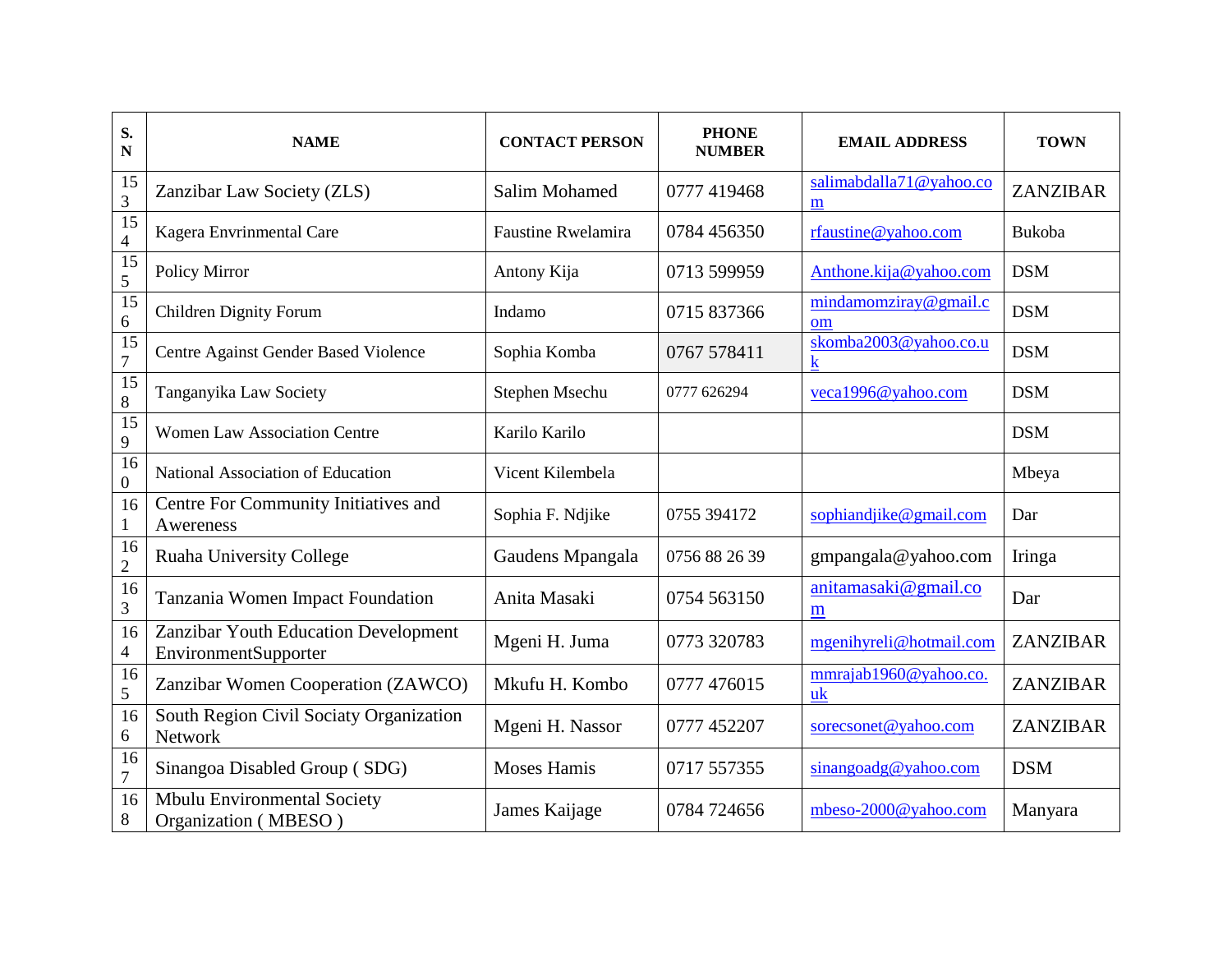| S.<br>$\mathbf N$                                | <b>NAME</b>                                                           | <b>CONTACT PERSON</b>   | <b>PHONE</b><br><b>NUMBER</b> | <b>EMAIL ADDRESS</b>                     | <b>TOWN</b> |  |  |  |
|--------------------------------------------------|-----------------------------------------------------------------------|-------------------------|-------------------------------|------------------------------------------|-------------|--|--|--|
| 16<br>9                                          | Mshikamano And Advancement Women<br>Organization                      | Pepetua Mashelle        | 0754 828917                   | mawowmen@yahoo.com                       | <b>DSM</b>  |  |  |  |
| 17<br>$\boldsymbol{0}$                           | <b>Environmental Conservation for Social</b><br>Development (ECOSODE) | Shaaban A. Mketo        | 0715 896530                   | ecosode@yahoo.com                        | Pwani       |  |  |  |
| 17<br>$\mathbf{1}$                               | Patronage in Environmental Management<br>and Health Care Warriors     | Esha Salum              | 0784 471220                   | penwalindi@yahoo.com                     | Lindi       |  |  |  |
| $\overline{17}$<br>$\overline{2}$                | <b>African Family Action Plan</b>                                     | Juma S. Mti             | 0773 110584                   | afap2009@yahoo.com                       | <b>DSM</b>  |  |  |  |
|                                                  |                                                                       |                         |                               |                                          |             |  |  |  |
|                                                  | <b>NEW TEMCO MEMBERS CONTACT LIST</b>                                 |                         |                               |                                          |             |  |  |  |
| $\mathbf{1}$<br>$\overline{7}$<br>$\overline{4}$ | Women and Children Improvement<br>Agency (WOCHIA)                     | Nehanda Aneno           | 0716<br>777825/0785<br>909427 | naneno@gmail.com                         | <b>DSM</b>  |  |  |  |
| $\mathbf{1}$<br>$\boldsymbol{7}$<br>5            | Peoples' Development Forum (PDF)                                      | Ndaisaba George         | 0716 591444                   | pdftz.co@gmail.com                       | <b>DSM</b>  |  |  |  |
| $\,1\,$<br>$\overline{7}$<br>6                   | Centre for Community Initiative and<br>Awareness (CCIA)               | Michael G.<br>Mwambanga | 0713<br>490430/0769<br>322250 | info@ccia.or.tz                          | Morogoro    |  |  |  |
| $\mathbf{1}$<br>$\overline{7}$<br>$\overline{7}$ | <b>Urban West Civil Society Network</b>                               | Salma H. Saadat         | 0773<br>222466/0772<br>17777  | uwecsonet@yahoo.com                      | Zanzibar    |  |  |  |
| $\mathbf{1}$<br>$\overline{7}$<br>8              | Health and Environmental Rehabilitation<br>Organization of Tanzania   | Yusto Katalibawa        | 0754<br>825457/0714<br>476677 | herotngo2012@gmail.co<br>$\underline{m}$ | <b>DSM</b>  |  |  |  |
| $\mathbf{1}$<br>$\overline{7}$<br>9              | Huruma Women Group                                                    | Caroline Kissinza       | 0755 653849                   | hhurumaorphans@ymail.<br>com             | <b>DSM</b>  |  |  |  |